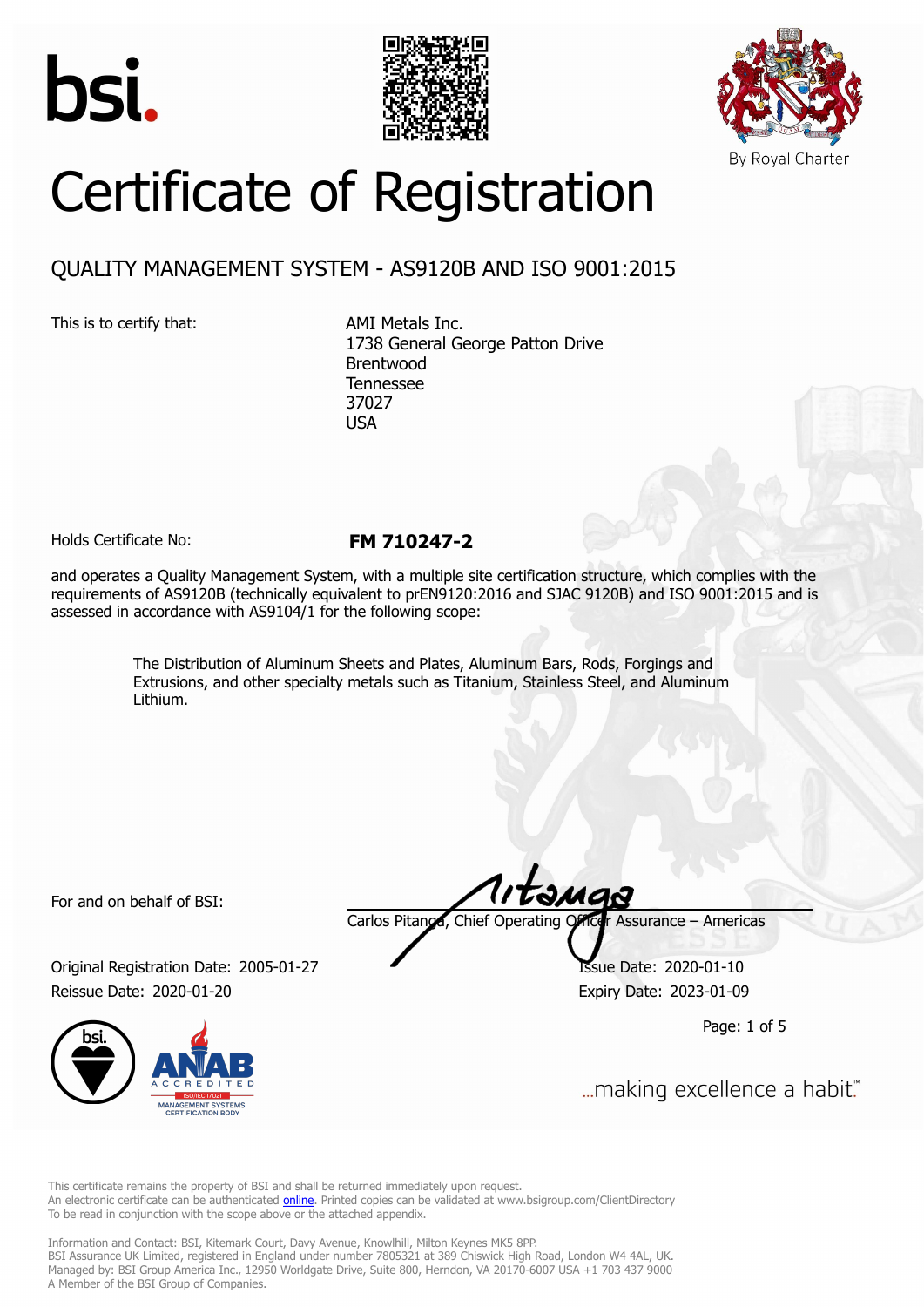| Location |  |
|----------|--|
|          |  |

**Registered Activities** 

AMI Metals Inc.\* 1738 General George Patton Drive Brentwood Tennessee 37027 USA The Distribution of Aluminum Sheets and Plates, Aluminum Bars, Rods, Forgings and Extrusions, and other specialty metals such as Titanium, Stainless Steel, and Aluminum Lithium. All Metal Services Limited Unit 6 Horton Industrial Park Horton Road West Drayton UB7 8JD United Kingdom Stockholding and supply of ferrous and non-ferrous materials for use in the aerospace, defence and space related industries in the form of sheet, bar, tube, plate and extrusion with and without lot traceability. All Metal Services Limited 5 Midpoint Park Kingsbury Road Minworth Sutton Coldfield B76 1QJ United Kingdom Stockholding and supply of ferrous and non-ferrous materials for use in the aerospace, defence and space related industries in the form of sheet, bar, tube, plate and extrusion with and without lot traceability. All Metal Services Limited Unit 5 Easter Park Wingates Industrial Park **Westhoughton** Bolton BL5 3XY United Kingdom Stockholding and supply of ferrous and non-ferrous materials for use in the aerospace, defence and space related industries in the form of sheet, bar, tube, plate and extrusion with and without lot traceability. All Metal Services Limited Unit R1, Cabot Park St. Andrews Road Avonmouth Bristol BS11 9HZ United Kingdom Stockholding and supply of ferrous and non-ferrous materials for use in the aerospace, defence and space related industries in the form of sheet, bar, tube, plate and extrusion with and without lot traceability.

Original Registration Date: 2005-01-27 Issue Date: 2020-01-10 Reissue Date: 2020-01-20 **Expiry Date: 2023-01-09** Expiry Date: 2023-01-09

Page: 2 of 5

 $* =$  Central Function

This certificate remains the property of BSI and shall be returned immediately upon request. An electronic certificate can be authenticated [online](https://pgplus.bsigroup.com/CertificateValidation/CertificateValidator.aspx?CertificateNumber=FM+710247-2&ReIssueDate=20%2f01%2f2020&Template=inc). Printed copies can be validated at www.bsigroup.com/ClientDirectory To be read in conjunction with the scope above or the attached appendix.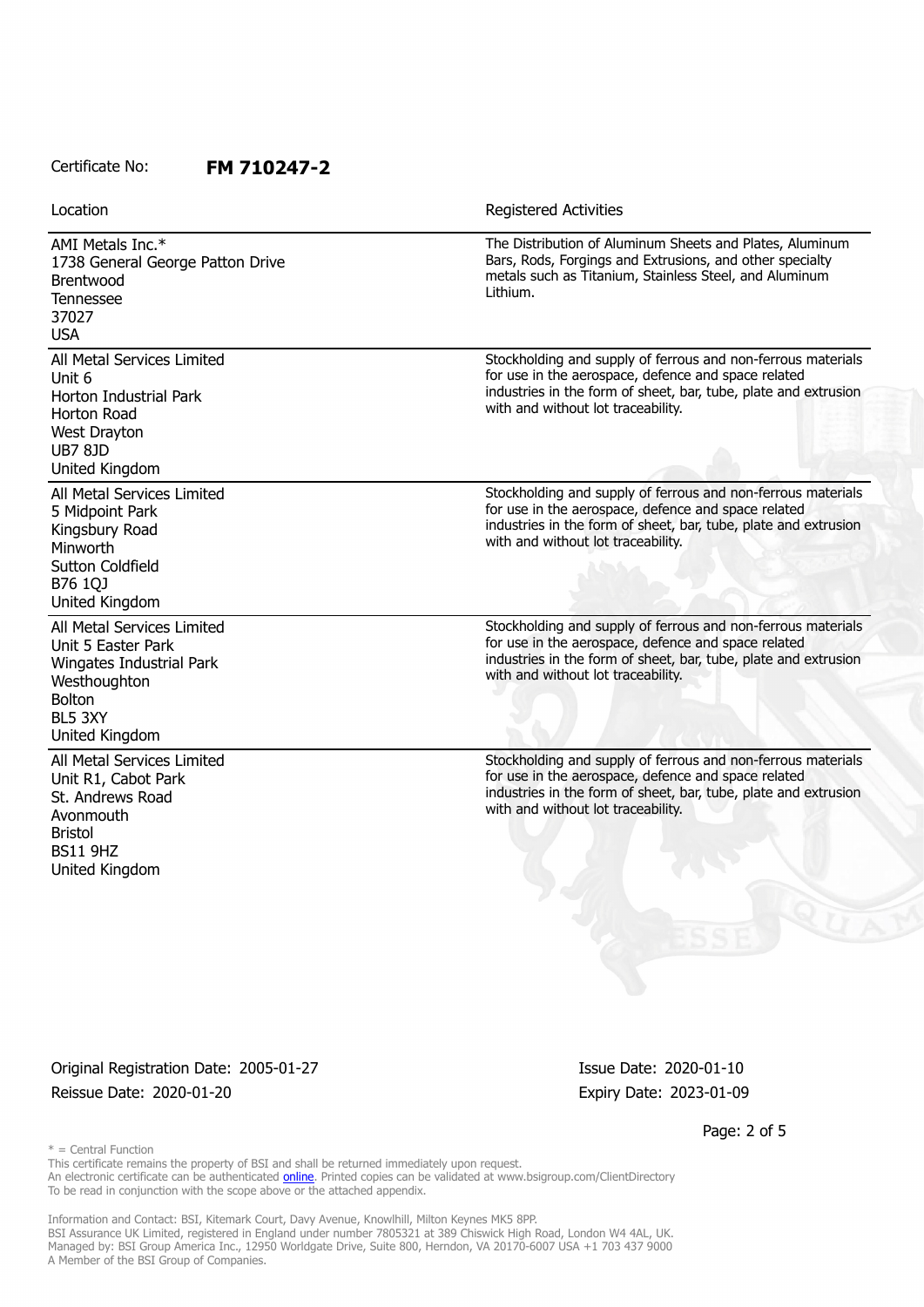| Location                                                                                                                                        | <b>Registered Activities</b>                                                                                                                                                                                                 |
|-------------------------------------------------------------------------------------------------------------------------------------------------|------------------------------------------------------------------------------------------------------------------------------------------------------------------------------------------------------------------------------|
| All Metal Services Limited<br>Unit D<br>22 Heron Road<br>Sydenham Business Park<br><b>Belfast</b><br>BT3 9LE<br>United Kingdom                  | Stockholding and supply of ferrous and non-ferrous materials<br>for use in the aerospace, defence and space related<br>industries in the form of sheet, bar, tube, plate and extrusion<br>with and without lot traceability. |
| All Metal Services Limited<br>ZA du Gabardan<br>Lapeyrade<br>Losse<br>40240<br>France                                                           | The Distribution of Aluminum Sheets and Plates, Aluminum<br>Bars, Rods, Forgings and Extrusions, and other specialty<br>metals such as Titanium, Stainless Steel, and Aluminum<br>Lithium.                                   |
| All Metal Services (M) Sdn Bhd<br>2A, Jalan Hakim U1/24, Seksyen U1,<br>40150 Shah Alam, Selangor<br>Malaysia                                   | Stockholding and supply of ferrous and non-ferrous materials<br>for use in the aerospace, defence and space related<br>industries in the form of sheet, bar, tube, plate and extrusion<br>with and without lot traceability. |
| AMS India Pvt Ltd<br>Aequs Special Economic Zone<br>No. 39, 437A, Hattargi Village<br>Hukkeri Taluk<br>Belgaum<br>Karnataka<br>590 010<br>India | Stockholding and supply of ferrous and non-ferrous materials<br>for use in the aerospace, defence and space related<br>industries in the form of sheet, bar, tube, plate and extrusion<br>with and without lot traceability. |
| AMI Metals, Inc.<br>10606 Commerce Way<br>Fontana<br>California<br>92337<br><b>USA</b>                                                          | The Distribution of Aluminum Sheets and Plates, Aluminum<br>Bars, Rods, Forgings and Extrusions, and other specialty<br>metals such as Titanium, Stainless Steel, and Aluminum<br>Lithium.                                   |
| AMI Metals, Inc.<br>3651 New Town Boulevard<br>St. Charles<br>Missouri<br>63301<br><b>USA</b>                                                   | The Distribution of Aluminum Sheets and Plates, Aluminum<br>Bars, Rods, Forgings and Extrusions, and other specialty<br>metals such as Titanium, Stainless Steel, and Aluminum<br>Lithium.                                   |

Original Registration Date: 2005-01-27 Issue Date: 2020-01-10 Reissue Date: 2020-01-20 **Expiry Date: 2023-01-09** 

Page: 3 of 5

 $*$  = Central Function

This certificate remains the property of BSI and shall be returned immediately upon request. An electronic certificate can be authenticated *[online](https://pgplus.bsigroup.com/CertificateValidation/CertificateValidator.aspx?CertificateNumber=FM+710247-2&ReIssueDate=20%2f01%2f2020&Template=inc)*. Printed copies can be validated at www.bsigroup.com/ClientDirectory To be read in conjunction with the scope above or the attached appendix.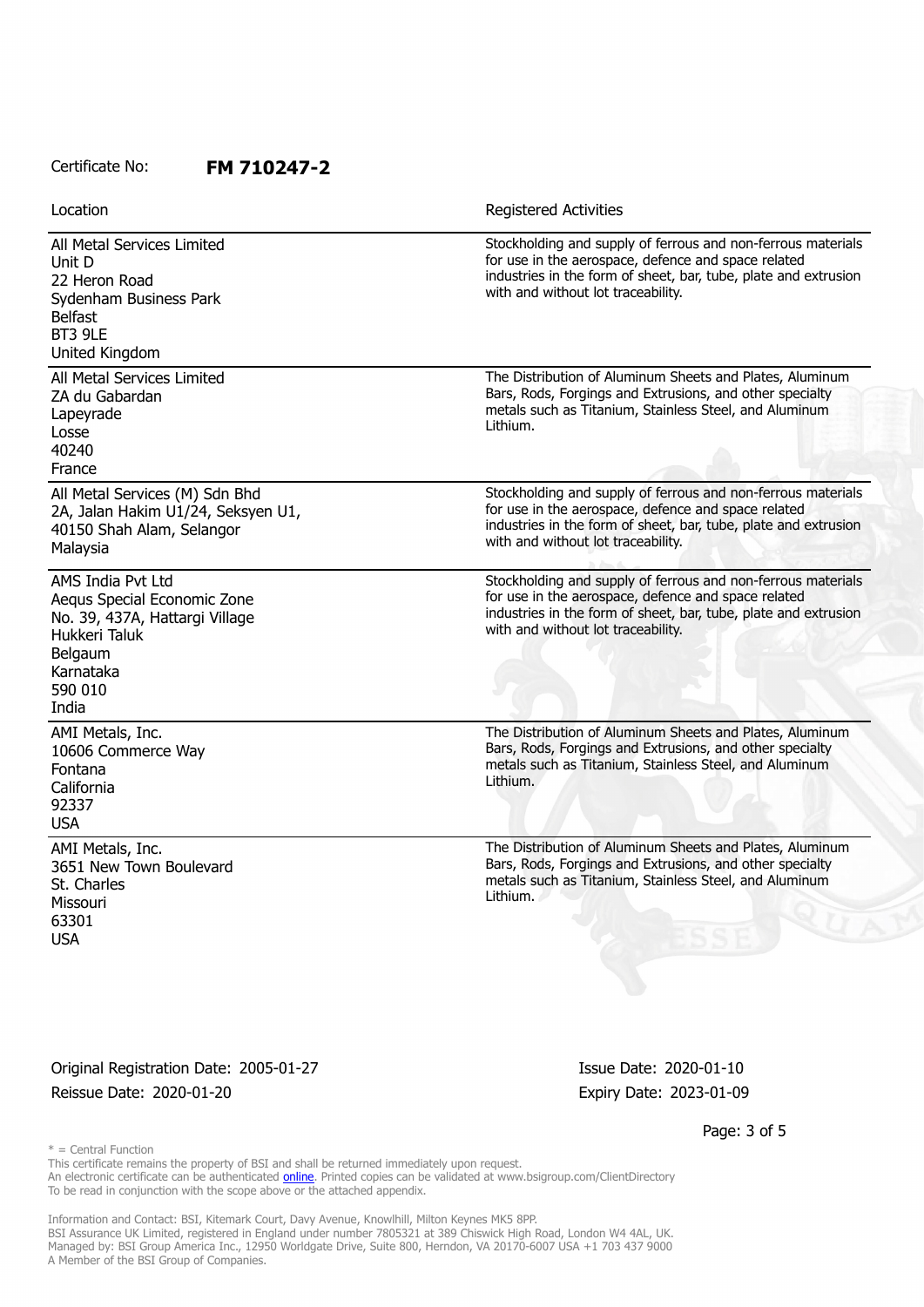Location **Exercise 2018 Location Registered Activities** 

AMI Metals, Inc. 100 Berkeley Drive **Swedesboro** New Jersey 08085 USA The Distribution of Aluminum Sheets and Plates, Aluminum Bars, Rods, Forgings and Extrusions, and other specialty metals such as Titanium, Stainless Steel, and Aluminum Lithium. AMI Metals, Inc. 34709 9th Ave. S. Suite A-400 Federal Way **Washington** 98003 USA The Distribution of Aluminum Sheets and Plates, Aluminum Bars, Rods, Forgings and Extrusions, and other specialty metals such as Titanium, Stainless Steel, and Aluminum Lithium. AMI Metals Europe SPRL Rue Louis Bleriot 23 Gosselies 6041 Belgium The Distribution of Aluminum Sheets and Plates, Aluminum Bars, Rods, Forgings and Extrusions, and other specialty metals such as Titanium, Stainless Steel, and Aluminum Lithium. AMI Metals UK, Ltd Ellesmere Port Unit 3 Vauxhall Supply Park North Road Ellesmere Port Cheshire CH65 1BL United Kingdom The Distribution of Aluminum Sheets and Plates, Aluminum Bars, Rods, Forgings and Extrusions, and other specialty metals such as Titanium, Stainless Steel, and Aluminum Lithium. AMI Metals UK, Ltd Kingston Business Park Unit 6 Dunfermline Court Milton Keynes MK10 0BY United Kingdom The Distribution of Aluminum Sheets and Plates, Aluminum Bars, Rods, Forgings and Extrusions, and other specialty metals such as Titanium, Stainless Steel, and Aluminum Lithium. AMI Metals France Batiment B11 Zone Artisanale de I'Aiguille **Figeac** 46100 France The Distribution of Aluminum Sheets and Plates, Aluminum Bars, Rods, Forgings and Extrusions, and other specialty metals such as Titanium, Stainless Steel, and Aluminum Lithium.

Original Registration Date: 2005-01-27 Issue Date: 2020-01-10 Reissue Date: 2020-01-20 **Expiry Date: 2023-01-09** Expiry Date: 2023-01-09

Page: 4 of 5

 $* =$  Central Function

This certificate remains the property of BSI and shall be returned immediately upon request. An electronic certificate can be authenticated [online](https://pgplus.bsigroup.com/CertificateValidation/CertificateValidator.aspx?CertificateNumber=FM+710247-2&ReIssueDate=20%2f01%2f2020&Template=inc). Printed copies can be validated at www.bsigroup.com/ClientDirectory To be read in conjunction with the scope above or the attached appendix.